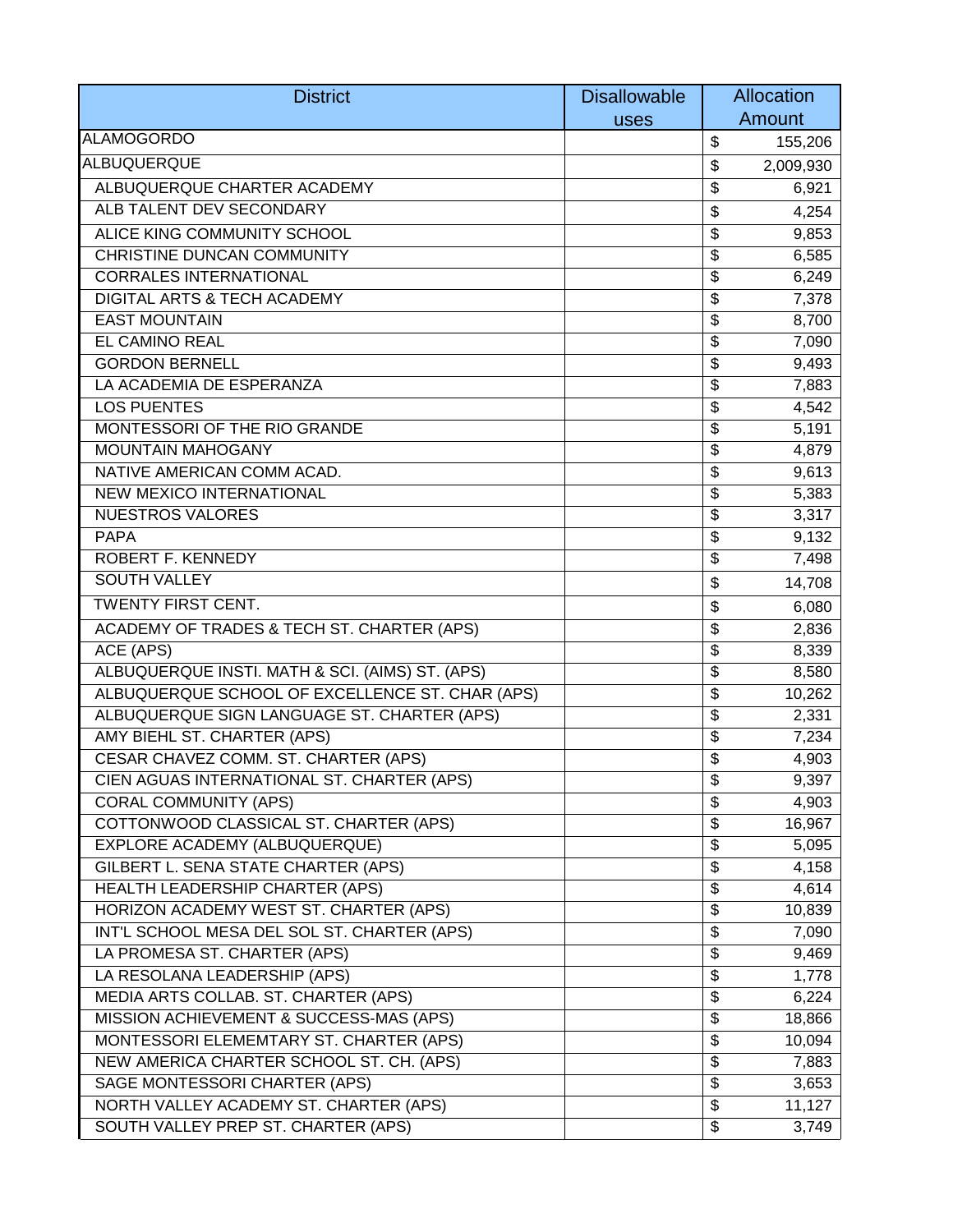| SOUTHWEST AER., MATH & SCIENCE-SAMS (APS)    | \$<br>6,224     |
|----------------------------------------------|-----------------|
| SOUTHWEST INTERMEDIATE LEARNING CENTER (APS) | \$<br>2,283     |
| SOUTHWEST PRIMARY LEARNING CENTER (APS)      | \$<br>2,451     |
| SOUTHWEST SECONDARY LEARNING CENTER (APS)    | \$<br>6,753     |
| THE GREAT ACADEMY (APS)                      | \$<br>4,134     |
| <b>TECHNOLOGY LEADERSHIP (APS)</b>           | \$<br>2,644     |
| TIERRA ADENTRO ST. CHARTER (APS)             | \$<br>6,921     |
| WILLIAM W & JOSEPHINE DORN CHARTER (APS)     | \$<br>1,130     |
| <b>ANIMAS</b>                                | \$<br>25,883    |
| <b>ARTESIA</b>                               | \$<br>87,707    |
| <b>AZTEC</b>                                 | \$<br>66,864    |
| <b>MOSAIC ADADEMY CHARTER</b>                | \$<br>3,999     |
| <b>BELEN</b>                                 | \$<br>92,455    |
| <b>BERNALILLO</b>                            | \$<br>72,418    |
| <b>BLOOMFIELD</b>                            | \$<br>67,315    |
| <b>CAPITAN</b>                               | \$<br>13,821    |
| <b>CARLSBAD</b>                              | \$<br>165,890   |
| JEFFERSON MONT. ACAD.                        | \$<br>4,462     |
| <b>CARRIZOZO</b>                             | \$<br>6,053     |
| <b>CENTRAL CONS.</b>                         | \$<br>158,429   |
| <b>DREAM DINE' (CENTRAL)</b>                 | \$<br>695       |
| <b>CHAMA VALLEY</b>                          | \$<br>13,164    |
| <b>CIMARRON</b>                              | \$<br>12,938    |
| <b>MORENO VALLEY HIGH</b>                    | \$<br>1,910     |
| <b>CLAYTON</b>                               | \$<br>14,452    |
| <b>CLOUDCROFT</b>                            | \$<br>11,021    |
| <b>CLOVIS</b>                                | \$<br>799,033   |
| <b>COBRE CONS.</b>                           | \$<br>37,407    |
| <b>CORONA</b>                                | \$<br>4,743     |
| <b>CUBA</b>                                  | \$<br>18,922    |
| <b>DEMING</b>                                | \$<br>461,368   |
| <b>DEMING CESAR CHAVEZ</b>                   | \$<br>11,775    |
| <b>DES MOINES</b>                            | \$<br>4,879     |
| <b>DEXTER</b>                                | \$<br>159,351   |
| <b>DORA</b>                                  | \$<br>54,453    |
| <b>DULCE</b>                                 | \$<br>19,732    |
| <b>ELIDA</b>                                 | \$<br>17,795    |
| <b>ESPAÑOLA</b>                              | \$<br>226,640   |
| CARINOS DE LOS NINOS (ESPANOLA)              | \$<br>6,331     |
| LA TIERRA MONTESSORI (ESPANOLA)              | \$<br>7,438     |
| MCCURDY CHARTER SCHOOL (ESPANOLA)            | \$<br>32,641    |
| <b>ESTANCIA</b>                              | \$<br>22,820    |
| <b>EUNICE</b>                                | \$<br>19,582    |
| <b>FARMINGTON</b>                            | \$<br>270,730   |
| NEW MEXICO VIRTUAL ACADEMY                   | \$<br>12,246    |
| <b>FLOYD</b>                                 | \$<br>58,372    |
| FT. SUMNER                                   | \$<br>9,937     |
| <b>GADSDEN</b>                               | \$<br>2,334,239 |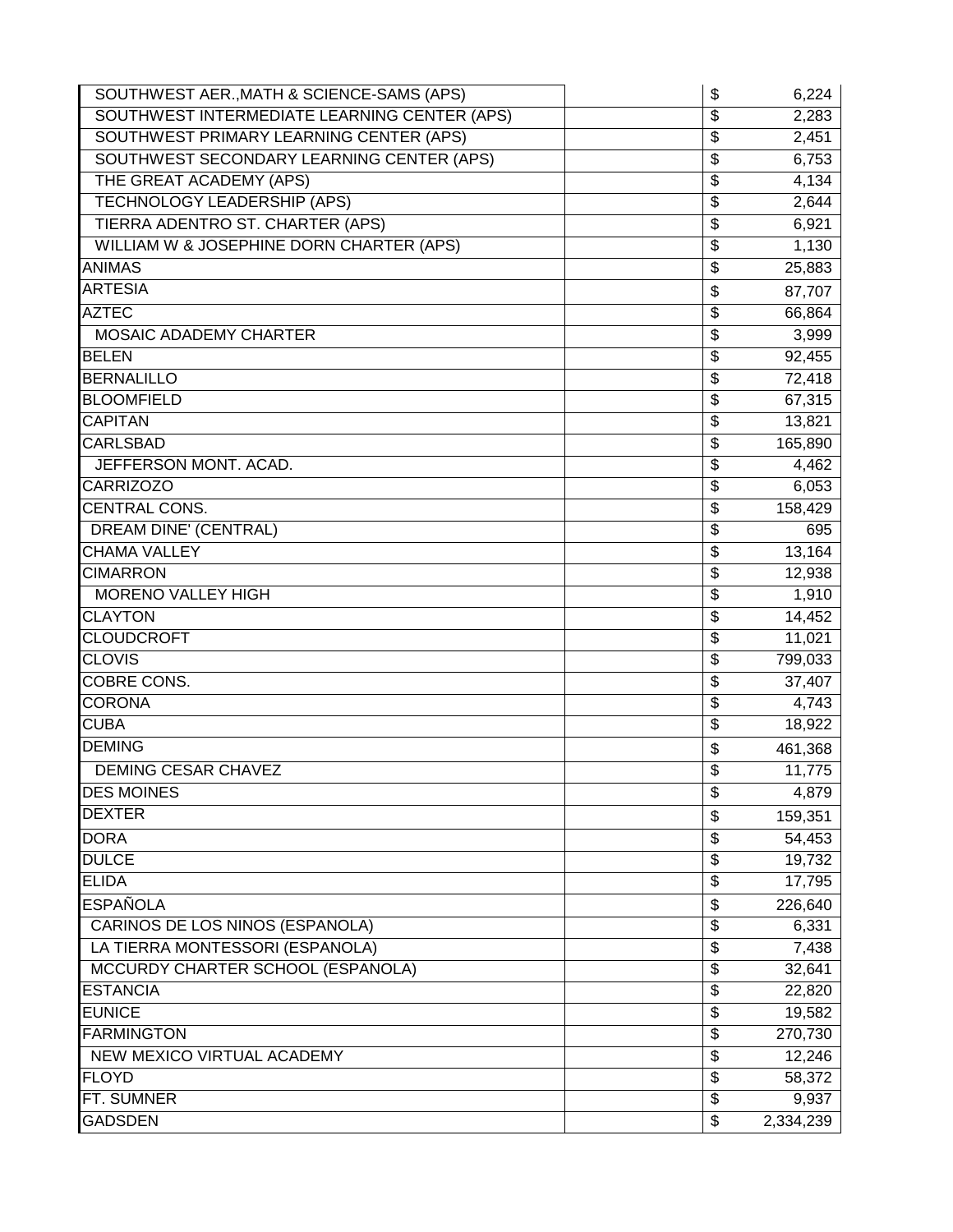| <b>GALLUP</b><br>1,821,979<br>\$<br><b>MIDDLE COLLEGE HIGH</b><br>16,164<br>\$<br>DZIT DIT LOOL DEAP (GALLUP)<br>\$<br>3,464<br>UPLIFT COMMUNITY SCHOOL (GALLUP)<br>\$<br>31,173<br><b>GRADY</b><br>\$<br>53,247<br><b>GRANTS</b><br>\$<br>522,232<br><b>HAGERMAN</b><br>\$<br>106,684<br><b>HATCH</b><br>\$<br>228,392<br>\$<br>212,965<br><b>HOBBS</b><br>8,396<br><b>HONDO</b><br>\$<br><b>HOUSE</b><br>31,237<br>\$<br>JAL<br>\$<br>11,789<br><b>JEMEZ MOUNTAIN</b><br>\$<br>8,198<br><b>LINDRITH AREA HERITAGE</b><br>748<br>\$<br><b>JEMEZ VALLEY</b><br>\$<br>9,865<br>SAN DIEGO RIVERSIDE CHARTER<br>3,153<br>\$<br>WALATOWA CHARTER HIGH (JEMEZ VALLEY)<br>1,932<br>\$<br><b>LAKE ARTHUR</b><br>\$<br>5,180<br><b>LAS CRUCES</b><br>1,188,825<br>\$<br>ALMA D' ARTE STATE CHARTER (LAS CRUCES)<br>\$<br>9,237<br>J. PAUL TAYLOR ACADEMY (LAS CRUCES)<br>\$<br>9,774<br>LA ACADEMIA DOLORES HUERTA (LAS CRUCES)<br>\$<br>8,504<br><b>LAS MONTANAS (LAS CRUCES)</b><br>7,917<br>\$<br>NEW AMERICA SCHOOL (LAS CRUCES)<br>\$<br>15,346<br><b>LAS VEGAS CITY</b><br>\$<br>43,076<br><b>LOGAN</b><br>\$<br>10,321<br><b>LORDSBURG</b><br>14,434<br>\$<br><b>LOS ALAMOS</b><br>\$<br><b>LOS LUNAS</b><br>\$<br>765,852<br>SCHOOL OF DREAMS ST. CHARTER (LOS LUNAS)<br>47,716<br>\$<br><b>LOVING</b><br>\$<br>16,645<br><b>LOVINGTON</b><br>\$<br>91,155<br><b>MAGDALENA</b><br>\$<br>96,602<br><b>MAXWELL</b><br>29,397<br>\$<br><b>MELROSE</b><br>21,020<br>\$<br><b>MESA VISTA</b><br>\$<br>8,989<br><b>MORA</b><br>13,421<br>\$<br><b>MORIARTY</b><br>\$<br>54,965<br>ESTANCIA VALLEY (MORIARTY)<br>\$<br>10,210<br><b>MOSQUERO</b><br>3,744<br>\$<br><b>MOUNTAINAIR</b><br>\$<br>8,439<br><b>PECOS</b><br>\$<br>17,498<br>PEÑASCO<br>\$<br>37,314<br><b>POJOAQUE</b><br>\$<br>209,771<br><b>PORTALES</b><br>\$<br>330,298<br><b>QUEMADO</b><br>\$<br>6,146 | ANTHONY CHARTER (GADSDEN) | \$<br>17,291 |
|-------------------------------------------------------------------------------------------------------------------------------------------------------------------------------------------------------------------------------------------------------------------------------------------------------------------------------------------------------------------------------------------------------------------------------------------------------------------------------------------------------------------------------------------------------------------------------------------------------------------------------------------------------------------------------------------------------------------------------------------------------------------------------------------------------------------------------------------------------------------------------------------------------------------------------------------------------------------------------------------------------------------------------------------------------------------------------------------------------------------------------------------------------------------------------------------------------------------------------------------------------------------------------------------------------------------------------------------------------------------------------------------------------------------------------------------------------------------------------------------------------------------------------------------------------------------------------------------------------------------------------------------------------------------------------------------------------------------------------------------------------------------------------------------------------------------------------------------------------------------|---------------------------|--------------|
|                                                                                                                                                                                                                                                                                                                                                                                                                                                                                                                                                                                                                                                                                                                                                                                                                                                                                                                                                                                                                                                                                                                                                                                                                                                                                                                                                                                                                                                                                                                                                                                                                                                                                                                                                                                                                                                                   |                           |              |
|                                                                                                                                                                                                                                                                                                                                                                                                                                                                                                                                                                                                                                                                                                                                                                                                                                                                                                                                                                                                                                                                                                                                                                                                                                                                                                                                                                                                                                                                                                                                                                                                                                                                                                                                                                                                                                                                   |                           |              |
|                                                                                                                                                                                                                                                                                                                                                                                                                                                                                                                                                                                                                                                                                                                                                                                                                                                                                                                                                                                                                                                                                                                                                                                                                                                                                                                                                                                                                                                                                                                                                                                                                                                                                                                                                                                                                                                                   |                           |              |
|                                                                                                                                                                                                                                                                                                                                                                                                                                                                                                                                                                                                                                                                                                                                                                                                                                                                                                                                                                                                                                                                                                                                                                                                                                                                                                                                                                                                                                                                                                                                                                                                                                                                                                                                                                                                                                                                   |                           |              |
|                                                                                                                                                                                                                                                                                                                                                                                                                                                                                                                                                                                                                                                                                                                                                                                                                                                                                                                                                                                                                                                                                                                                                                                                                                                                                                                                                                                                                                                                                                                                                                                                                                                                                                                                                                                                                                                                   |                           |              |
|                                                                                                                                                                                                                                                                                                                                                                                                                                                                                                                                                                                                                                                                                                                                                                                                                                                                                                                                                                                                                                                                                                                                                                                                                                                                                                                                                                                                                                                                                                                                                                                                                                                                                                                                                                                                                                                                   |                           |              |
|                                                                                                                                                                                                                                                                                                                                                                                                                                                                                                                                                                                                                                                                                                                                                                                                                                                                                                                                                                                                                                                                                                                                                                                                                                                                                                                                                                                                                                                                                                                                                                                                                                                                                                                                                                                                                                                                   |                           |              |
|                                                                                                                                                                                                                                                                                                                                                                                                                                                                                                                                                                                                                                                                                                                                                                                                                                                                                                                                                                                                                                                                                                                                                                                                                                                                                                                                                                                                                                                                                                                                                                                                                                                                                                                                                                                                                                                                   |                           |              |
|                                                                                                                                                                                                                                                                                                                                                                                                                                                                                                                                                                                                                                                                                                                                                                                                                                                                                                                                                                                                                                                                                                                                                                                                                                                                                                                                                                                                                                                                                                                                                                                                                                                                                                                                                                                                                                                                   |                           |              |
|                                                                                                                                                                                                                                                                                                                                                                                                                                                                                                                                                                                                                                                                                                                                                                                                                                                                                                                                                                                                                                                                                                                                                                                                                                                                                                                                                                                                                                                                                                                                                                                                                                                                                                                                                                                                                                                                   |                           |              |
|                                                                                                                                                                                                                                                                                                                                                                                                                                                                                                                                                                                                                                                                                                                                                                                                                                                                                                                                                                                                                                                                                                                                                                                                                                                                                                                                                                                                                                                                                                                                                                                                                                                                                                                                                                                                                                                                   |                           |              |
|                                                                                                                                                                                                                                                                                                                                                                                                                                                                                                                                                                                                                                                                                                                                                                                                                                                                                                                                                                                                                                                                                                                                                                                                                                                                                                                                                                                                                                                                                                                                                                                                                                                                                                                                                                                                                                                                   |                           |              |
|                                                                                                                                                                                                                                                                                                                                                                                                                                                                                                                                                                                                                                                                                                                                                                                                                                                                                                                                                                                                                                                                                                                                                                                                                                                                                                                                                                                                                                                                                                                                                                                                                                                                                                                                                                                                                                                                   |                           |              |
|                                                                                                                                                                                                                                                                                                                                                                                                                                                                                                                                                                                                                                                                                                                                                                                                                                                                                                                                                                                                                                                                                                                                                                                                                                                                                                                                                                                                                                                                                                                                                                                                                                                                                                                                                                                                                                                                   |                           |              |
|                                                                                                                                                                                                                                                                                                                                                                                                                                                                                                                                                                                                                                                                                                                                                                                                                                                                                                                                                                                                                                                                                                                                                                                                                                                                                                                                                                                                                                                                                                                                                                                                                                                                                                                                                                                                                                                                   |                           |              |
|                                                                                                                                                                                                                                                                                                                                                                                                                                                                                                                                                                                                                                                                                                                                                                                                                                                                                                                                                                                                                                                                                                                                                                                                                                                                                                                                                                                                                                                                                                                                                                                                                                                                                                                                                                                                                                                                   |                           |              |
|                                                                                                                                                                                                                                                                                                                                                                                                                                                                                                                                                                                                                                                                                                                                                                                                                                                                                                                                                                                                                                                                                                                                                                                                                                                                                                                                                                                                                                                                                                                                                                                                                                                                                                                                                                                                                                                                   |                           |              |
|                                                                                                                                                                                                                                                                                                                                                                                                                                                                                                                                                                                                                                                                                                                                                                                                                                                                                                                                                                                                                                                                                                                                                                                                                                                                                                                                                                                                                                                                                                                                                                                                                                                                                                                                                                                                                                                                   |                           |              |
|                                                                                                                                                                                                                                                                                                                                                                                                                                                                                                                                                                                                                                                                                                                                                                                                                                                                                                                                                                                                                                                                                                                                                                                                                                                                                                                                                                                                                                                                                                                                                                                                                                                                                                                                                                                                                                                                   |                           |              |
|                                                                                                                                                                                                                                                                                                                                                                                                                                                                                                                                                                                                                                                                                                                                                                                                                                                                                                                                                                                                                                                                                                                                                                                                                                                                                                                                                                                                                                                                                                                                                                                                                                                                                                                                                                                                                                                                   |                           |              |
|                                                                                                                                                                                                                                                                                                                                                                                                                                                                                                                                                                                                                                                                                                                                                                                                                                                                                                                                                                                                                                                                                                                                                                                                                                                                                                                                                                                                                                                                                                                                                                                                                                                                                                                                                                                                                                                                   |                           |              |
|                                                                                                                                                                                                                                                                                                                                                                                                                                                                                                                                                                                                                                                                                                                                                                                                                                                                                                                                                                                                                                                                                                                                                                                                                                                                                                                                                                                                                                                                                                                                                                                                                                                                                                                                                                                                                                                                   |                           |              |
|                                                                                                                                                                                                                                                                                                                                                                                                                                                                                                                                                                                                                                                                                                                                                                                                                                                                                                                                                                                                                                                                                                                                                                                                                                                                                                                                                                                                                                                                                                                                                                                                                                                                                                                                                                                                                                                                   |                           |              |
|                                                                                                                                                                                                                                                                                                                                                                                                                                                                                                                                                                                                                                                                                                                                                                                                                                                                                                                                                                                                                                                                                                                                                                                                                                                                                                                                                                                                                                                                                                                                                                                                                                                                                                                                                                                                                                                                   |                           |              |
|                                                                                                                                                                                                                                                                                                                                                                                                                                                                                                                                                                                                                                                                                                                                                                                                                                                                                                                                                                                                                                                                                                                                                                                                                                                                                                                                                                                                                                                                                                                                                                                                                                                                                                                                                                                                                                                                   |                           |              |
|                                                                                                                                                                                                                                                                                                                                                                                                                                                                                                                                                                                                                                                                                                                                                                                                                                                                                                                                                                                                                                                                                                                                                                                                                                                                                                                                                                                                                                                                                                                                                                                                                                                                                                                                                                                                                                                                   |                           |              |
|                                                                                                                                                                                                                                                                                                                                                                                                                                                                                                                                                                                                                                                                                                                                                                                                                                                                                                                                                                                                                                                                                                                                                                                                                                                                                                                                                                                                                                                                                                                                                                                                                                                                                                                                                                                                                                                                   |                           |              |
|                                                                                                                                                                                                                                                                                                                                                                                                                                                                                                                                                                                                                                                                                                                                                                                                                                                                                                                                                                                                                                                                                                                                                                                                                                                                                                                                                                                                                                                                                                                                                                                                                                                                                                                                                                                                                                                                   |                           |              |
|                                                                                                                                                                                                                                                                                                                                                                                                                                                                                                                                                                                                                                                                                                                                                                                                                                                                                                                                                                                                                                                                                                                                                                                                                                                                                                                                                                                                                                                                                                                                                                                                                                                                                                                                                                                                                                                                   |                           |              |
|                                                                                                                                                                                                                                                                                                                                                                                                                                                                                                                                                                                                                                                                                                                                                                                                                                                                                                                                                                                                                                                                                                                                                                                                                                                                                                                                                                                                                                                                                                                                                                                                                                                                                                                                                                                                                                                                   |                           |              |
|                                                                                                                                                                                                                                                                                                                                                                                                                                                                                                                                                                                                                                                                                                                                                                                                                                                                                                                                                                                                                                                                                                                                                                                                                                                                                                                                                                                                                                                                                                                                                                                                                                                                                                                                                                                                                                                                   |                           |              |
|                                                                                                                                                                                                                                                                                                                                                                                                                                                                                                                                                                                                                                                                                                                                                                                                                                                                                                                                                                                                                                                                                                                                                                                                                                                                                                                                                                                                                                                                                                                                                                                                                                                                                                                                                                                                                                                                   |                           |              |
|                                                                                                                                                                                                                                                                                                                                                                                                                                                                                                                                                                                                                                                                                                                                                                                                                                                                                                                                                                                                                                                                                                                                                                                                                                                                                                                                                                                                                                                                                                                                                                                                                                                                                                                                                                                                                                                                   |                           |              |
|                                                                                                                                                                                                                                                                                                                                                                                                                                                                                                                                                                                                                                                                                                                                                                                                                                                                                                                                                                                                                                                                                                                                                                                                                                                                                                                                                                                                                                                                                                                                                                                                                                                                                                                                                                                                                                                                   |                           |              |
|                                                                                                                                                                                                                                                                                                                                                                                                                                                                                                                                                                                                                                                                                                                                                                                                                                                                                                                                                                                                                                                                                                                                                                                                                                                                                                                                                                                                                                                                                                                                                                                                                                                                                                                                                                                                                                                                   |                           |              |
|                                                                                                                                                                                                                                                                                                                                                                                                                                                                                                                                                                                                                                                                                                                                                                                                                                                                                                                                                                                                                                                                                                                                                                                                                                                                                                                                                                                                                                                                                                                                                                                                                                                                                                                                                                                                                                                                   |                           |              |
|                                                                                                                                                                                                                                                                                                                                                                                                                                                                                                                                                                                                                                                                                                                                                                                                                                                                                                                                                                                                                                                                                                                                                                                                                                                                                                                                                                                                                                                                                                                                                                                                                                                                                                                                                                                                                                                                   |                           |              |
|                                                                                                                                                                                                                                                                                                                                                                                                                                                                                                                                                                                                                                                                                                                                                                                                                                                                                                                                                                                                                                                                                                                                                                                                                                                                                                                                                                                                                                                                                                                                                                                                                                                                                                                                                                                                                                                                   |                           |              |
|                                                                                                                                                                                                                                                                                                                                                                                                                                                                                                                                                                                                                                                                                                                                                                                                                                                                                                                                                                                                                                                                                                                                                                                                                                                                                                                                                                                                                                                                                                                                                                                                                                                                                                                                                                                                                                                                   |                           |              |
|                                                                                                                                                                                                                                                                                                                                                                                                                                                                                                                                                                                                                                                                                                                                                                                                                                                                                                                                                                                                                                                                                                                                                                                                                                                                                                                                                                                                                                                                                                                                                                                                                                                                                                                                                                                                                                                                   |                           |              |
|                                                                                                                                                                                                                                                                                                                                                                                                                                                                                                                                                                                                                                                                                                                                                                                                                                                                                                                                                                                                                                                                                                                                                                                                                                                                                                                                                                                                                                                                                                                                                                                                                                                                                                                                                                                                                                                                   |                           |              |
|                                                                                                                                                                                                                                                                                                                                                                                                                                                                                                                                                                                                                                                                                                                                                                                                                                                                                                                                                                                                                                                                                                                                                                                                                                                                                                                                                                                                                                                                                                                                                                                                                                                                                                                                                                                                                                                                   |                           |              |
|                                                                                                                                                                                                                                                                                                                                                                                                                                                                                                                                                                                                                                                                                                                                                                                                                                                                                                                                                                                                                                                                                                                                                                                                                                                                                                                                                                                                                                                                                                                                                                                                                                                                                                                                                                                                                                                                   |                           |              |
|                                                                                                                                                                                                                                                                                                                                                                                                                                                                                                                                                                                                                                                                                                                                                                                                                                                                                                                                                                                                                                                                                                                                                                                                                                                                                                                                                                                                                                                                                                                                                                                                                                                                                                                                                                                                                                                                   |                           |              |
|                                                                                                                                                                                                                                                                                                                                                                                                                                                                                                                                                                                                                                                                                                                                                                                                                                                                                                                                                                                                                                                                                                                                                                                                                                                                                                                                                                                                                                                                                                                                                                                                                                                                                                                                                                                                                                                                   |                           |              |
|                                                                                                                                                                                                                                                                                                                                                                                                                                                                                                                                                                                                                                                                                                                                                                                                                                                                                                                                                                                                                                                                                                                                                                                                                                                                                                                                                                                                                                                                                                                                                                                                                                                                                                                                                                                                                                                                   |                           |              |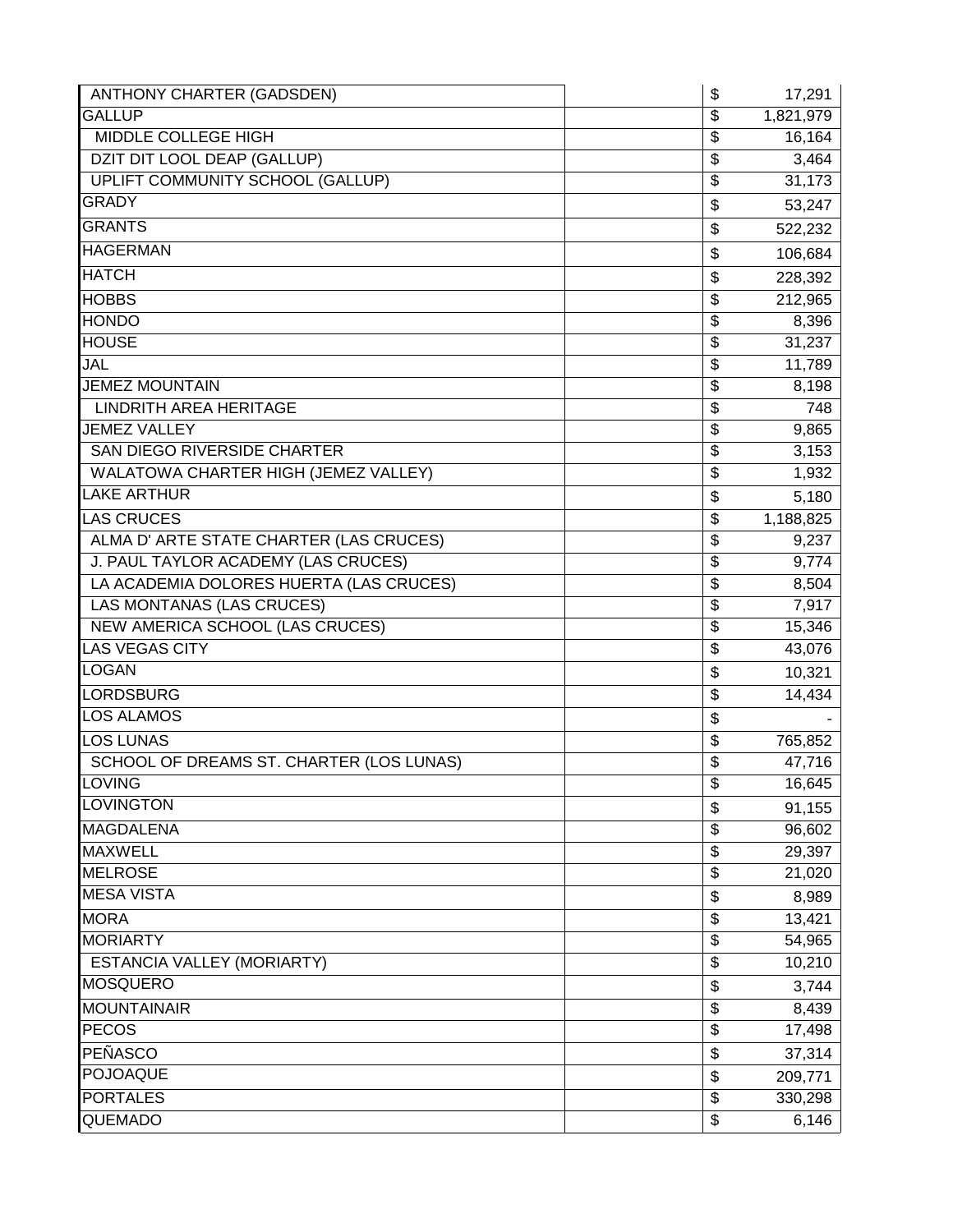| <b>QUESTA</b>                                    | \$ | 12,883             |
|--------------------------------------------------|----|--------------------|
| RED RIVER VALLEY (QUESTA)                        | \$ | 2,699              |
| <b>ROOTS &amp; WINGS (QUESTA)</b>                | \$ | 1,753              |
| <b>RATON</b>                                     | \$ | 23,011             |
| <b>RESERVE</b>                                   | \$ | 6,335              |
| <b>RIO RANCHO</b>                                | \$ | 896,231            |
| ASK ACADEMY ST. CHARTER (RIO RANCHO)             | \$ | 24,701             |
| SANDOVAL ACADEMY OF BIL ED SABE (RIO RANCHO)     | \$ | 4,443              |
| <b>ROSWELL</b>                                   | \$ | 884,424            |
| <b>SIDNEY GUTIERREZ</b>                          | \$ | 5,699              |
| <b>ROY</b>                                       | \$ | 30,895             |
| <b>RUIDOSO</b>                                   | \$ | 47,033             |
| <b>SAN JON</b>                                   | \$ | 45,600             |
| <b>SANTA FE</b>                                  | \$ | 305,328            |
| <b>ACAD FOR TECH &amp; CLASSICS</b>              | \$ | 9,021              |
| MASTERS PROGRAM ST. CHARTER (SANTA FE)           | \$ | 4,868              |
| MONTE DEL SOL (SANTA FE)                         | \$ | 8,424              |
| NEW MEXCIO CONNECTIONS VIRTUAL (SANTA FE)        | \$ | 32,431             |
| NEW MEXICO SCHOOL FOR THE ARTS ST. CH (SANTA FE) | \$ | 5,274              |
| TIERRA ENCANTADA CHARTER (SANTA FE)              | \$ | 6,992              |
| <b>TURQUOISE TRAIL (SANTA FE)</b>                | \$ | 11,109             |
| <b>SANTA ROSA</b>                                | \$ | 32,045             |
| SILVER CITY CONS.                                | \$ | 71,360             |
| ALDO LEOPOLD ST. CHARTER (SILVER CITY)           | \$ | 4,235              |
| <b>SOCORRO</b>                                   | \$ | 175,037            |
| COTTONWOOD CHARTER                               | \$ | 19,167             |
| <b>SPRINGER</b>                                  | \$ | 6,329              |
| <b>TAOS</b>                                      | \$ | 57,699             |
| <b>ANANSI CHARTER</b>                            | \$ | 4,586              |
| <b>TAOS CHARTER</b>                              | \$ | 5,227              |
| <b>VISTA GRANDE</b>                              | \$ | 2,170              |
| TAOS ACADEMY ST. CHARTER (TAOS)                  | Φ  | $\overline{5,129}$ |
| TAOS INTEGRATED SCHOOL OF ARTS ST. (TAOS)        | \$ | 3,625              |
| <b>TAOS INTERNATIONAL (TAOS)</b>                 | \$ | 4,044              |
| <b>TATUM</b>                                     | \$ | 11,010             |
| <b>TEXICO</b>                                    | \$ | 59,843             |
| <b>TRUTH OR CONSEQUENCES</b>                     | \$ |                    |
| <b>TUCUMCARI</b>                                 | \$ | 124,875            |
| <b>TULAROSA</b>                                  | \$ | 117,937            |
| <b>VAUGHN</b>                                    | \$ | 5,086              |
| <b>WAGON MOUND</b>                               | \$ | 4,418              |
| <b>WEST LAS VEGAS</b>                            | \$ | 173,445            |
| RIO GALLINAS CHARTER SCHOOL                      | \$ | 9,278              |
| <b>ZUNI</b>                                      | \$ | 461,774            |
| <b>TOTAL</b>                                     | \$ | 17,830,904         |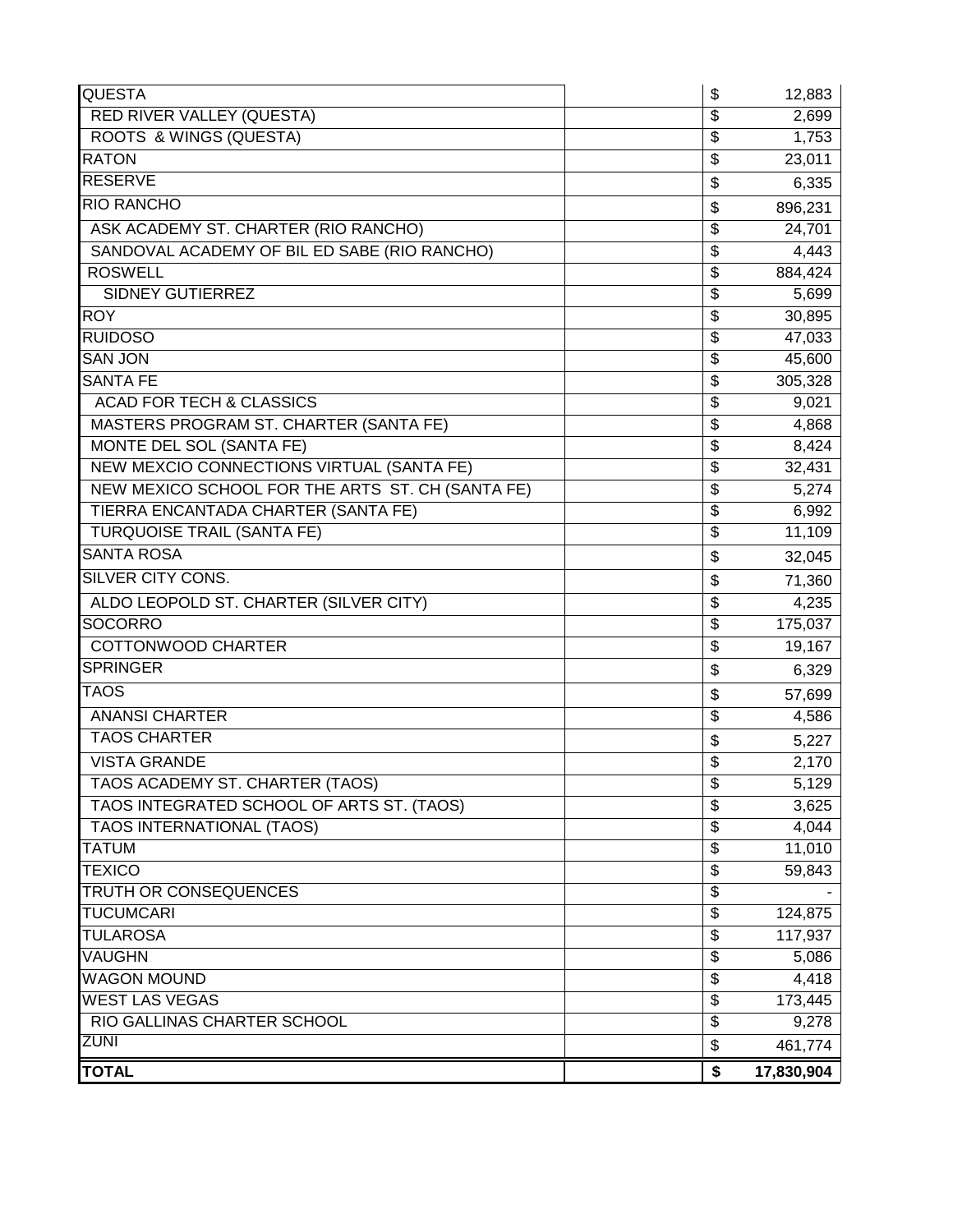| <b>Distributed to</b><br><b>Date</b>                 | <b>Reversion</b>                  | <b>Balance</b>                    |  |
|------------------------------------------------------|-----------------------------------|-----------------------------------|--|
| \$<br>-                                              | \$<br>-                           | \$<br>155,206                     |  |
| \$                                                   | \$                                | \$<br>2,009,930                   |  |
| \$                                                   | \$<br>-                           | \$<br>6,921                       |  |
| \$<br>4,230                                          | \$<br>-                           | \$<br>24                          |  |
| $\overline{\$}$                                      | \$<br>-                           | $\overline{\$}$<br>9,853          |  |
| $\overline{\$}$                                      | \$<br>-                           | \$<br>6,585                       |  |
| $\overline{\$}$<br>۰                                 | \$<br>-                           | \$<br>6,249                       |  |
| \$                                                   | \$<br>-                           | \$<br>7,378                       |  |
| \$<br>4,361                                          | \$<br>-                           | 4,339<br>\$                       |  |
| \$<br>7,090                                          | \$<br>-                           | \$<br>(0)                         |  |
| \$<br>9,493                                          | \$<br>-                           | \$<br>(0)                         |  |
| \$                                                   | \$<br>-                           | \$<br>7,883                       |  |
| $\overline{\$}$                                      | $\overline{\$}$<br>-              | $\overline{\$}$<br>4,542          |  |
| \$                                                   | \$<br>-                           | \$<br>5,191                       |  |
| \$<br>4,879                                          | \$<br>-                           | \$<br>(0)                         |  |
| $\overline{\$}$                                      | \$<br>-                           | \$<br>9,613                       |  |
| \$                                                   | \$<br>-                           | \$<br>5,383                       |  |
| \$                                                   | \$<br>-                           | \$<br>3,317                       |  |
| \$<br>2,158                                          | \$<br>-                           | \$<br>6,975                       |  |
| \$                                                   | $\overline{\$}$<br>-              | $\overline{\$}$<br>7,498          |  |
| \$                                                   | \$<br>-                           | \$<br>14,708                      |  |
| \$<br>۰                                              | \$<br>-                           | \$<br>6,080                       |  |
| \$                                                   | \$<br>-                           | \$<br>2,836                       |  |
| \$                                                   | \$<br>-                           | \$<br>8,339                       |  |
| \$<br>8,580                                          | \$                                | \$<br>(0)                         |  |
| \$                                                   | \$<br>-                           | \$<br>10,262                      |  |
| \$                                                   | \$<br>-                           | \$<br>2,331                       |  |
| \$<br>٠                                              | \$<br>-                           | \$<br>7,234                       |  |
| \$<br>-                                              | \$<br>-                           | \$<br>4,903                       |  |
| $\overline{\$}$                                      | $\overline{\$}$                   | $\overline{\$}$<br>9,397          |  |
| \$                                                   | \$<br>-                           | \$<br>4,903                       |  |
| \$<br>16,967                                         | \$<br>-                           | \$<br>0                           |  |
| $\overline{\$}$                                      | \$<br>-                           | \$<br>5,095                       |  |
| \$                                                   | \$<br>-                           | 4,158<br>\$                       |  |
| \$                                                   | \$<br>-                           | \$<br>4,614                       |  |
| \$<br>10,839                                         | \$<br>-                           | \$<br>(0)                         |  |
| $\overline{\boldsymbol{\theta}}$                     | \$<br>-                           | $\overline{\mathcal{E}}$<br>7,090 |  |
| $\overline{\$}$                                      | $\overline{\$}$<br>-              | $\overline{\$}$<br>9,469          |  |
| $\overline{\$}$<br>1,778<br>$\overline{\$}$<br>6,224 | \$<br>-<br>$\overline{\$}$        | \$<br>0<br>\$<br>0                |  |
| \$                                                   | -<br>\$<br>-                      | \$<br>18,866                      |  |
| \$<br>-                                              | \$<br>-                           | \$<br>10,094                      |  |
| \$<br>-                                              | \$<br>-                           | \$<br>7,883                       |  |
| \$<br>$\overline{\phantom{0}}$                       | \$<br>-                           | \$<br>3,653                       |  |
| $\overline{\boldsymbol{\mathsf{S}}}$                 | \$                                | 11,127<br>\$                      |  |
| \$<br>$\overline{a}$                                 | $\overline{\$}$<br>$\overline{a}$ | $\overline{\$}$<br>3,749          |  |
|                                                      |                                   |                                   |  |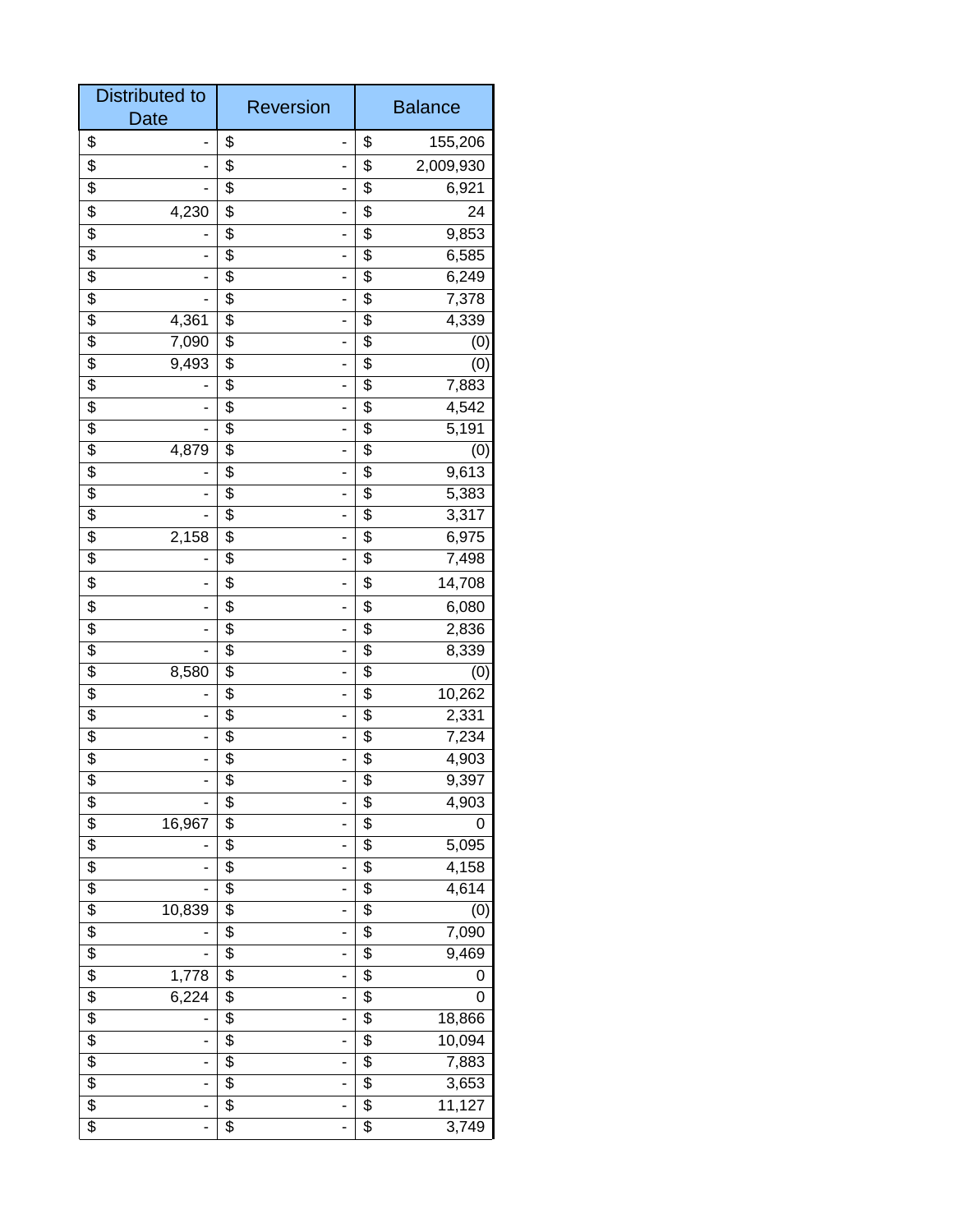| \$                                   | 6,224                        | \$                       |                              | \$                                   | 1              |
|--------------------------------------|------------------------------|--------------------------|------------------------------|--------------------------------------|----------------|
| \$                                   |                              | \$                       |                              | \$                                   |                |
| $\overline{\mathcal{E}}$             | ÷,                           | $\overline{\mathcal{E}}$ | -<br>$\overline{a}$          | $\overline{\$}$                      | 2,283<br>2,451 |
|                                      |                              | $\overline{\$}$          |                              | $\overline{\$}$                      |                |
| $\overline{\$}$                      | $\overline{\phantom{0}}$     |                          | $\overline{\phantom{0}}$     |                                      | 6,753          |
| $\overline{\$}$                      | $\blacksquare$               | $\overline{\$}$          | $\qquad \qquad \blacksquare$ | $\overline{\$}$                      | 4,134          |
| $\overline{\$}$                      | $\qquad \qquad \blacksquare$ | $\overline{\$}$          | $\overline{\phantom{a}}$     | $\overline{\$}$                      | 2,644          |
| $\overline{\mathbf{e}}$              | ٠                            | $\overline{\mathcal{G}}$ | $\overline{a}$               | $\overline{\mathbf{e}}$              | 6,921          |
| $\overline{\mathcal{E}}$             | $\overline{\phantom{a}}$     | $\overline{\mathcal{G}}$ | $\overline{\phantom{0}}$     | $\overline{\mathbf{e}}$              | 1,130          |
| $\overline{\mathbf{e}}$              | $\blacksquare$               | \$                       | $\qquad \qquad \blacksquare$ | \$                                   | 25,883         |
| \$                                   | $\overline{\phantom{0}}$     | \$                       | $\overline{a}$               | \$                                   | 87,707         |
| $\overline{\$}$                      | $\overline{\phantom{0}}$     | $\overline{\$}$          | $\overline{\phantom{a}}$     | $\overline{\$}$                      | 66,864         |
| $\overline{\mathcal{E}}$             | ٠                            | $\overline{\$}$          | $\overline{a}$               | $\overline{\mathbf{e}}$              | 3,999          |
| $\overline{\mathcal{E}}$             | -                            | $\overline{\mathcal{G}}$ | -                            | $\overline{\mathcal{E}}$             | 92,455         |
| \$                                   | ÷,                           | \$                       | $\qquad \qquad \blacksquare$ | \$                                   | 72,418         |
| $\overline{\mathcal{E}}$             | 67,315                       | $\overline{\mathcal{E}}$ | $\overline{\phantom{0}}$     | $\overline{\mathcal{E}}$             |                |
| $\overline{\boldsymbol{\theta}}$     | $\overline{\phantom{0}}$     | $\overline{\$}$          | -                            | $\overline{\boldsymbol{\mathsf{S}}}$ | 13,821         |
| $\overline{\$}$                      | $\overline{\phantom{0}}$     | $\overline{\$}$          | $\overline{a}$               | $\overline{\$}$                      | 165,890        |
| $\overline{\$}$                      | $\overline{\phantom{0}}$     | $\overline{\$}$          | $\overline{a}$               | $\overline{\mathbf{e}}$              | 4,462          |
| $\overline{\mathbf{e}}$              | ٠                            | $\overline{\mathcal{G}}$ | $\overline{a}$               | $\overline{\mathbf{e}}$              | 6,053          |
| $\overline{\$}$                      | $\overline{\phantom{0}}$     | $\overline{\mathcal{G}}$ | $\overline{\phantom{0}}$     | $\overline{\mathbf{e}}$              | 158,429        |
| \$                                   | -                            | \$                       | $\overline{a}$               | \$                                   | 695            |
| $\overline{\mathcal{E}}$             | ÷,                           | $\overline{\mathcal{G}}$ | $\overline{a}$               | $\overline{\mathcal{E}}$             | 13,164         |
| \$                                   | 12,938                       | $\overline{\mathcal{E}}$ | -                            | \$                                   | (0)            |
| $\overline{\boldsymbol{\mathsf{S}}}$ |                              | $\overline{\$}$          | $\overline{a}$               | $\overline{\$}$                      | 1,910          |
| $\overline{\$}$                      | -                            | $\overline{\$}$          | $\overline{\phantom{0}}$     | $\overline{\$}$                      | 14,452         |
| $\overline{\mathbf{e}}$              | ٠                            | $\overline{\mathcal{G}}$ | $\frac{1}{2}$                | $\overline{\mathbf{e}}$              | 11,021         |
| $\overline{\$}$                      | $\overline{a}$               | $\overline{\$}$          | $\overline{\phantom{0}}$     | $\overline{\$}$                      | 799,033        |
| $\overline{\mathbf{e}}$              | 18,868                       | $\overline{\mathcal{G}}$ | $\overline{a}$               | \$                                   | 18,539         |
| \$                                   | 100                          | \$                       | $\overline{\phantom{0}}$     | \$                                   | 4,643          |
| $\overline{\mathcal{E}}$             |                              | $\overline{\mathcal{G}}$ | $\overline{\phantom{0}}$     | \$                                   | 18,922         |
|                                      |                              |                          | $\overline{a}$               |                                      |                |
| \$                                   | ٠                            | \$                       |                              | \$                                   | 461,368        |
| \$                                   | -                            | \$                       | -                            | \$                                   | 11,775         |
| \$                                   |                              | $\overline{\mathcal{G}}$ | $\frac{1}{2}$                | $\overline{\mathcal{S}}$             | 4,879          |
| \$                                   |                              | \$                       | $\overline{\phantom{a}}$     | \$                                   | 159,351        |
| $\overline{\$}$                      | 54,453                       | $\overline{\$}$          | $\overline{a}$               | $\overline{\$}$                      |                |
| $\overline{\$}$                      | ٠                            | $\overline{\$}$          | $\overline{a}$               | $\overline{\$}$                      | 19,732         |
| $\overline{\mathcal{G}}$             | $\overline{\phantom{0}}$     | $\overline{\$}$          | $\overline{\phantom{0}}$     | $\overline{\mathbf{e}}$              | 17,795         |
| \$                                   | -                            | \$                       | $\overline{a}$               | \$                                   | 226,640        |
| $\overline{\$}$                      | $\qquad \qquad \blacksquare$ | $\overline{\$}$          | $\overline{\phantom{0}}$     | $\overline{\$}$                      | 6,331          |
| $\overline{\mathcal{G}}$             | $\qquad \qquad \blacksquare$ | \$                       | $\overline{\phantom{a}}$     | $\overline{\mathbf{e}}$              | 7,438          |
| $\overline{\mathcal{G}}$             | ÷,                           | $\overline{\mathcal{G}}$ | $\overline{a}$               | $\overline{\mathcal{S}}$             | 32,641         |
| $\overline{\mathcal{E}}$             | $\overline{\phantom{0}}$     | $\overline{\$}$          | -                            | $\overline{\$}$                      | 22,820         |
| $\overline{\$}$                      | $\overline{\phantom{0}}$     | $\overline{\$}$          | $\overline{a}$               | $\overline{\$}$                      | 19,582         |
| $\overline{\$}$                      | -                            | $\overline{\$}$          | $\overline{a}$               | $\overline{\$}$                      | 270,730        |
| $\overline{\$}$                      | ٠                            | $\overline{\$}$          | $\overline{a}$               | $\overline{\$}$                      | 12,246         |
| $\overline{\$}$                      | ÷,                           | $\overline{\$}$          | -                            | $\overline{\$}$                      | 58,372         |
| $\overline{\$}$                      | 9,937                        | $\overline{\$}$          | $\overline{a}$               | $\overline{\mathbf{e}}$              |                |
| \$                                   | -                            | $\overline{\$}$          | $\overline{a}$               | $\overline{\$}$                      | 2,334,239      |
|                                      |                              |                          |                              |                                      |                |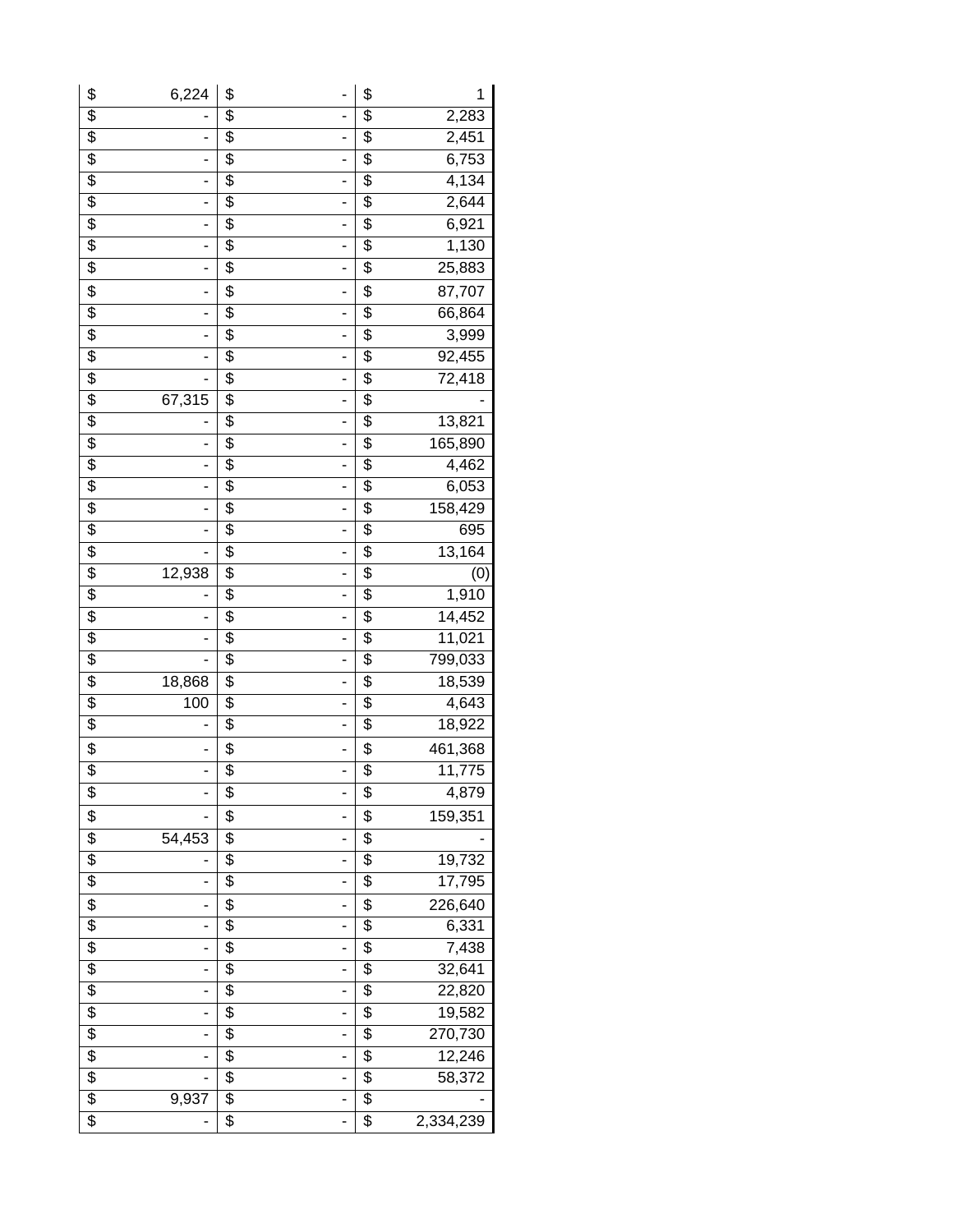| \$              |         | \$              | -                            | \$                                   | 17,291    |
|-----------------|---------|-----------------|------------------------------|--------------------------------------|-----------|
| \$              |         | \$              |                              | \$                                   | 1,821,979 |
| \$              |         | $\overline{\$}$ | -                            | $\overline{\$}$                      | 16,164    |
| \$              |         | $\overline{\$}$ | -                            | \$                                   | 3,464     |
| $\overline{\$}$ | ۰       | \$              | $\overline{a}$               | $\overline{\$}$                      | 31,173    |
| \$              | 3,458   | \$              | -                            | \$                                   | 49,789    |
| \$              |         | \$              | -                            | \$                                   | 522,232   |
| \$              | 101,620 | \$              | -                            | \$                                   | 5,064     |
| \$              |         | \$              | -                            | \$                                   | 228,392   |
| \$              |         | \$              | -                            | \$                                   | 212,965   |
| \$              |         | \$              | -                            | \$                                   | 8,396     |
| \$              | 31,080  | $\overline{\$}$ | -                            | $\overline{\$}$                      | 157       |
| \$              |         | $\overline{\$}$ | -                            | $\overline{\$}$                      | 11,789    |
| $\overline{\$}$ | ٠       | \$              | $\overline{a}$               | $\overline{\$}$                      | 8,198     |
| $\overline{\$}$ | -       | \$              | -                            | \$                                   | 748       |
| \$              |         | \$              | -                            | \$                                   | 9,865     |
| \$              | 3,151   | \$              | $\overline{\phantom{a}}$     | \$                                   | 1         |
| \$              |         | \$              | $\qquad \qquad \blacksquare$ | \$                                   | 1,932     |
| \$              | -       | \$              | $\qquad \qquad \blacksquare$ | \$                                   | 5,180     |
| \$              | -       | \$              | -                            | \$                                   | 1,188,825 |
| \$              |         | \$              |                              | \$                                   | 9,237     |
| \$              | -       | \$              | -                            | \$                                   | 9,774     |
| \$              |         | \$              | -                            | \$                                   | 8,504     |
| \$              |         | \$              |                              | $\overline{\boldsymbol{\mathsf{S}}}$ | 7,917     |
| $\overline{\$}$ |         | $\overline{\$}$ | -                            | $\overline{\$}$                      | 15,346    |
| $\overline{\$}$ | 43,076  | \$              | $\qquad \qquad \blacksquare$ | \$                                   |           |
| \$              | 10,321  | \$              | -                            | \$                                   |           |
| \$              |         | \$              | -                            | \$                                   | 14,434    |
| \$              |         | \$              | -                            | \$                                   |           |
| \$              | 432,394 | \$              | -                            | \$                                   | 333,458   |
| \$              |         | \$              | -                            | \$                                   | 47,716    |
| \$              | 16,645  | \$              |                              | $\overline{\boldsymbol{\mathsf{S}}}$ |           |
| \$              |         | \$              | -                            | \$                                   | 91,155    |
| \$              | 46,334  | \$              | -                            | \$                                   | 50,268    |
| \$              | 7,141   | \$              | $\qquad \qquad \blacksquare$ | \$                                   | 22,256    |
| \$              | 21,020  | \$              | -                            | \$                                   |           |
| \$              |         | \$              | -                            | \$                                   | 8,989     |
| \$              | 3,102   | \$              |                              | \$                                   | 10,319    |
| \$              |         | \$              | -                            | \$                                   | 54,965    |
| \$              |         | \$              |                              | \$                                   | 10,210    |
| \$              |         | \$              | -                            | \$                                   | 3,744     |
| \$              |         | \$              | -                            | \$                                   | 8,439     |
| \$              | 17,498  | \$              | $\overline{\phantom{a}}$     | $\overline{\mathcal{E}}$             |           |
| \$              |         | \$              | -                            | \$                                   | 37,314    |
| \$              | 115,507 | \$              |                              | \$                                   | 94,264    |
| \$              |         | $\overline{\$}$ | -                            | $\overline{\$}$                      | 330,298   |
| $\overline{\$}$ | 6,146   | \$              |                              | \$                                   |           |
|                 |         |                 |                              |                                      |           |